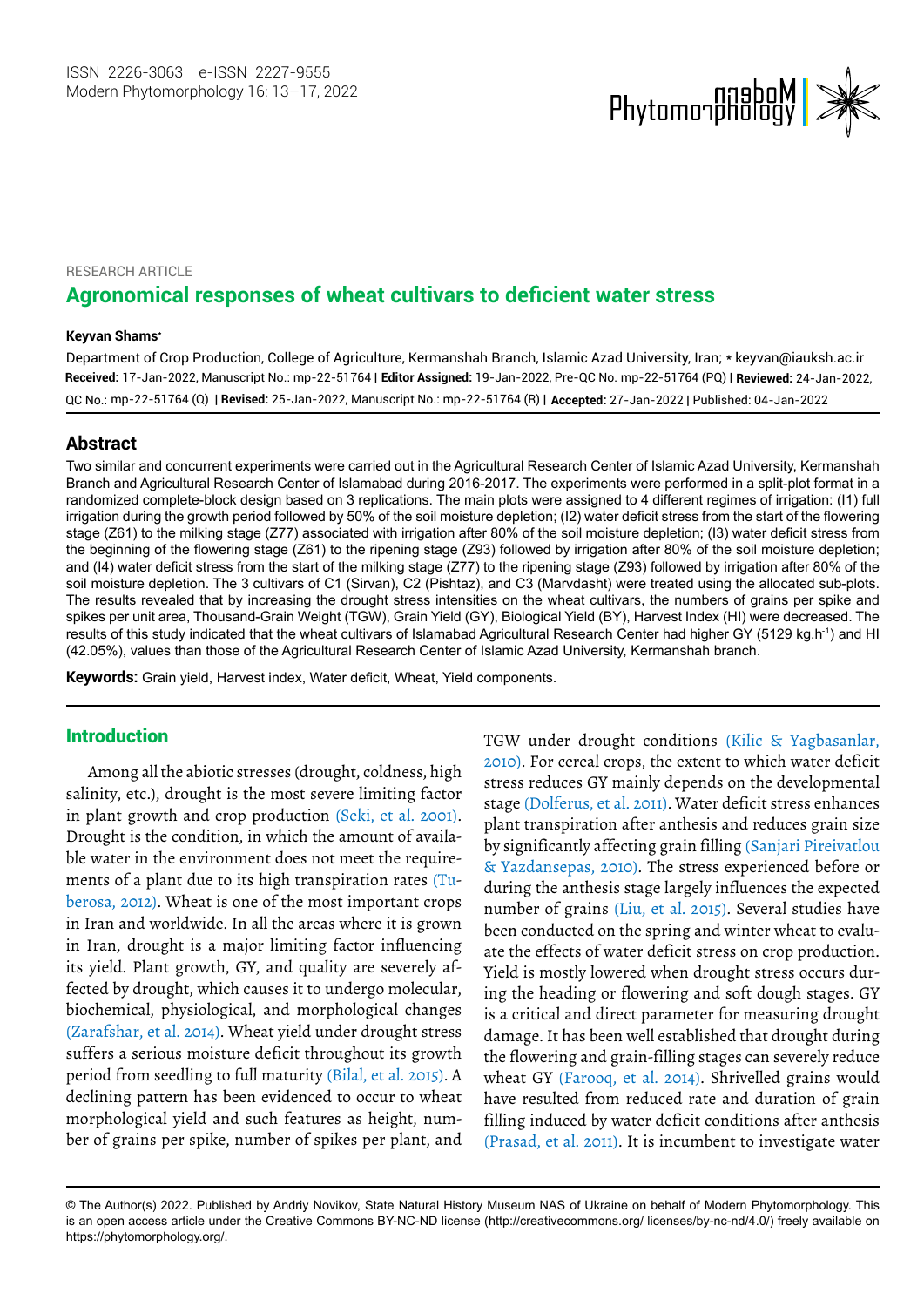deficit stress in the pre and post-anthesis stages, during which the number of grains per unit area and GW as the two major components of GY have to be determined, respectively. A higher number of grains per unit area is yielded via the translation of higher floret fertility during pre-anthesis development (Gonzalez, et al. 2010), whereas GW depends on the grain-filling stage supported by post-anthesis conditions (Ugarte, et al. 2007).

### Materials and Methods

This research was conducted in the Agricultural Research Center of Islamic Azad University, Kermanshah branch, Iran  $(47°8'E, 34°23'N;$  elevation 1351 m) and Islamabad Agricultural Research Center, Kermanshah, Iran (47°26ʹ E, 34°8ʹ N; elevation 1346 m) during 2016-17. The experiments were carried out in a split-plot format based on a randomized complete block design in 3 replications. The main plots were allocated to 4 different irrigation regimes: (I1) full irrigation during the growth period followed by 50% of the soil moisture depletion; (I2) water deficit stress from the start of the flowering stage) Z61(to the milking stage(Z77) associated with irrigation after 80% of the soil moisture depletion; (I3) water deficit stress from the beginning of the flowering stage(Z61) to the ripening stage(Z93) followed by irrigation after 80% of the soil moisture depletion; and (I4) water deficit stress from the start of the milking stage( $Z77$ ) to the ripening stage(Z93) followed by irrigation after 80% of the soil moisture depletion. The sub-plots were allocated to the treatments of the three cultivars of C1 (Sirvan), C2 (Pishtaz), and C3 (Marvdasht). Based on De-marton's climate classification method, the climate of the Agricultural Research Center of Islamic Azad University, Kermanshah is cold and semi-arid with a mean annual rainfall of 435 mm and mean annual temperature of 13.5°C. Also, the climate of Islamabad Agricultural Research Center is cold and temperate with a mean annual rainfall of 538 mm and mean annual temperature of 10.5°C. In the Agricultural Research Center of Islamic Azad University of Kermanshah, the silty clay soil texture with a pH value of 7.3 consisted of the Total Organic Matter (TOM) of 1.8%, (TN) of 8.13, available phosphorus of 0.04 mg.kg<sup>-1</sup>, available potassium of 330 mg.kg-1, and zinc, iron, and mangarespectively. The loamy clay soil texture examined in Islamabad Agricultural Research Center had a pH value of 7.5, TOM of 1.6%, EC of 1.1 ds m<sup>-1</sup>, TN of 9.15, availathe beginning of the season, the experimental area was nese contents of 1 mg. $kg^{-1}$ , 5.3 mg. $kg^{-1}$ , and 3.3 mg. $kg^{-1}$ , Electrical Conductivity (EC) of 1.3 dsm-1 , Total Nitrogen ble phosphorus of 0.04 mg.kg-1 , available potassium of 220 mg.kg<sup>-1</sup>, and zinc, iron, and manganese contents of 1.2 mg.kg<sup>-1</sup>, 5 mg.kg<sup>-1</sup>, and 4.2 mg.kg<sup>-1</sup>, respectively. At the haritoning of the assessor the assessmental ages were

prepared with Moldboard plow/Disking (MD). Each plot included 8 rows of 5 m length separated by a space of 20 cm, while the plots and blocks were kept apart within the distances of 1 m and 2 m, respectively. 400 seeds per square meter were considered for the wheat density. The planting procedure was arranged during the 2nd week taken after seed planting. Water quantity for each irrigation cycle was determined based on the areas of the test plots and continuous measurements of their moisture contents using a wet HH2 device. Drought stress was imposed on the treatments by stopping irrigation during the targeted growth stages. Irrigation of all the plots through an installed pipeline system was performed by controlling the water input volume for each plot using an adjustable counter. Hand weeding was carried out to keep the crops free from weeds throughout the growth period. At the physiological maturity stage, the spikes existing in the square meter of two middle rows were counted. 10 random samples of the grains harvested in each plot were selected to determine TGW. 10 spikes from each plot were randomly sampled, sun-dried, and threshed for determining the number of grains per spike. The GY, BY, the maturity stage. of November. The 1<sup>st</sup> step of irrigation was immediately and 5th rows of 3 m length from each plot centre during and HI was measured by harvesting the plants of the 4<sup>th</sup>

The two software systems of MSTATC and SPSS were utilized to conduct the obtained data analysis. The targeted traits underwent the analysis of variance. Duncan's Multiple Range Test (MRT) was employed for comparing the means (p=0.05) and Pearson's correlation analysis was applied for assessing the correlations between the parameters. Finally, Microsoft Excel was used for constructing the diagrams.

## Results and Discussion

#### **Plant Height (PH)**

Water deficit stress caused impaired mitosis and cell elongation and expansion and resulted in lowered growth impacts on the PH levels (p<0.01). The highest and lowest PH values were seen to be related to Sirvan (C1) and Mar vdasht (C3) cultivars, respectively (Tab. 1). Correspondingly, the highest and lowest PH values were found to bethat Shoot Height (SH) in wheat cultivars can undergo a significant reduction under water stress conditions when compared to the irrigated plants. in Tab.1, cultivar and water deficit stress have significant long to Treatments I1 and I3, respectively. Khanzada, et al. (2001) reported PH to be significantly decreased under drought stress. Similarly, Inamullah, et al. (1999) stated rates and yield traits (Hussain, et al. 2008). As displayed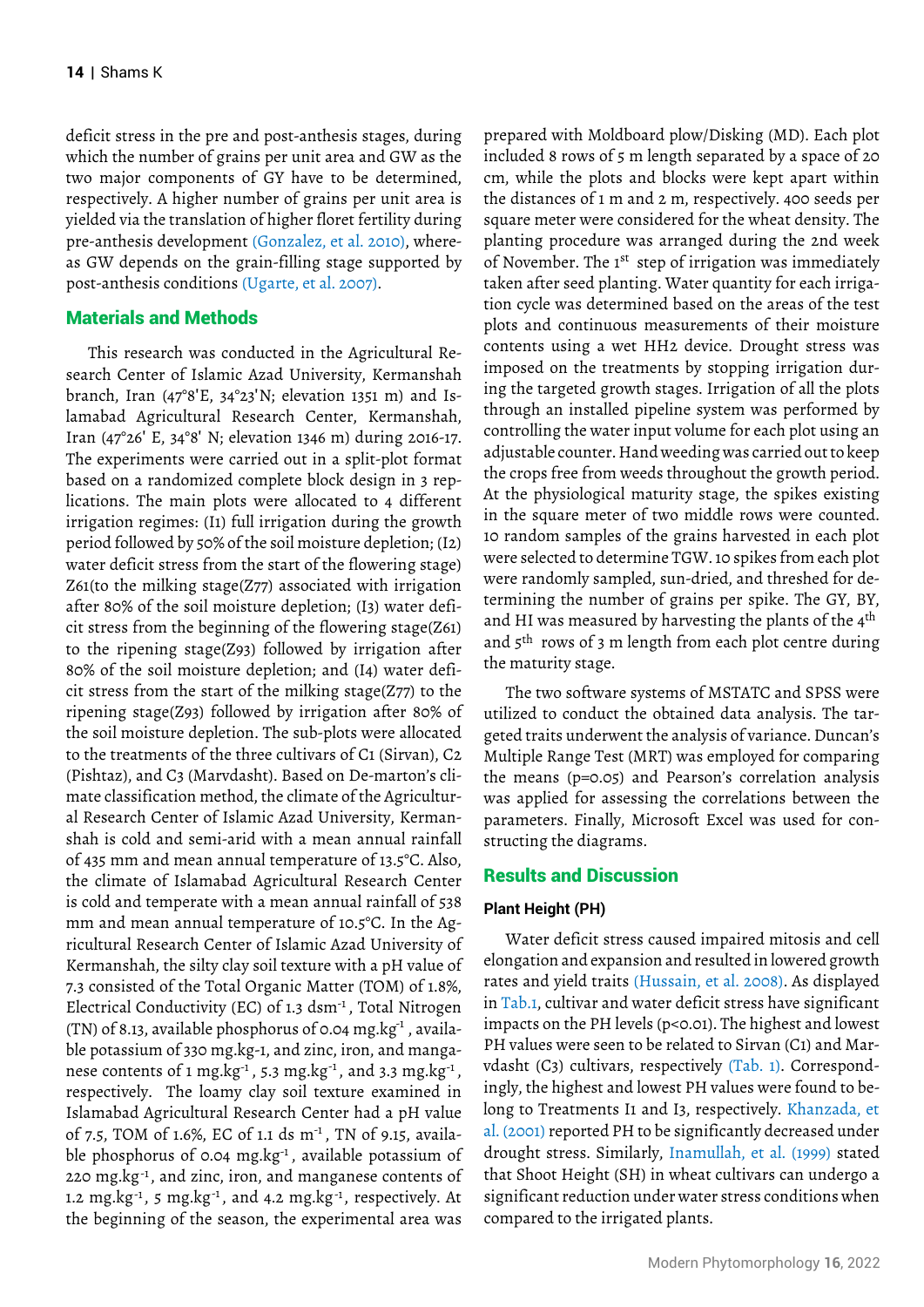#### **Number of spikes per square meter**

- As shown in Tab.1, water deficit stress and culti var have significant effects on the number of spikes per square meter (p<0.01). Also, the interaction between cultivar and water deficit stress is significant (p<0.01). In this experiment, the highest decrease in the number of spikes per square meter belonged to Treatment I3 as showed that Sirvan cultivar (C1) had a higher number of spikes per square meter than those of Marvdasht (C3) and Pishtaz (C2) cultivars. Sirvan (C1) and Marvdasht (C3) cultivars respectively displayed the highest and lowest numbers of spikes per square meter under mild (I4), moderate (I2), and severe (I3) water-deficit stress conditions as with those of other studies, which have shown that water deficit stress has a significant negative correlation with compared to the control treatment (I1) (Tab. 1). This study 2009; Khan, et al. 2010). the number of spikes per square meter (Samarah, et al. represented in Fig. 1a. This result is in good agreement

#### **Number of grains per spike**

From the statistical viewpoint, significant results were obtained based on the analysis of variance representing changes in the number of grains per spike under the impacts of water deficit stress and cultivar (p<0.01). In addition, the interaction between cultivar and water deficit stress affecting the number of grains per spike was significant (p<0.01), the results of which are illustratper spike were found in the treatments of I1C2 and I3C3, Taheri, et al. (2011) when working on different wheat cul- of I1C2 and I3C3, respectively (Fig. 1d). As reported by Sa tivars. ed in Tab. 1. The highest and lowest numbers of grains respectively (Fig. 1b). Similar results were obtained by

### **TGW**

Water deficit stress and cultivar had significant effects on TGW values (p<0.01). The interaction between cultivar and water deficit stress had a significant impact on TGW in the number of spikes per square meter belonged to Treatment I3 as compared to the control treatment (I1) (Tab. 1). Sirvan (C1) and Marvdasht (C3) cultivars exhibited the highest and lowest TGW values, respectively. appear in the treatments of I1C2 and I3C3, respectively. during the post-anthesis phase lowered grain-filling stated that water deficit stress during the post-anthesis stage could disrupt the processes of photosynthesis and stored substance transfer to the grains and consequently decrease TGW. This finding is consistent with those achieved in our experiments. (p<0.01) (Tab. 1). In this experiment, the highest decrease As shown in Fig. 1c, the highest and lowest TGW values Raynolds, et al. (2000) declared that water deficit stress rates and subsequently TGW values. Taheri, et al. (2011)

#### **GY, BY, and HI**

have significant effects on GY, BY, and HI (p<0.01). Moreover, the interaction between cultivar and water deficit stress demonstrates a significant impact (p<0.01) on HI. The highest and lowest GY, BY, and HI values were observed to be related to Sirvan (C1) and Marvdasht (C3) cullowest GY, BY, and HI values were found to belong to the treatments of I1 and I3, respectively. Also, the highest and lowest HI values were seen to be related to the treatments of I1C2 and I3C3, respectively (Fig. 1d). As reported by Sa-As depicted in Tab. 1, water deficit stress and cultivar tivars, respectively (Tab.1). Additionally, the highest and marah, et al. (2009) and Alqudah, et al. (2011), GY could

**Table 1.** Effect of cultivar and irrigation on agronomical characteristics in wheat (data derived mean two location).

| Treatments                      | PH (cm) | <b>SPSM</b> | <b>GPS</b> | TGW (g) | $GY (kg.h^{-1})$ | $BY (kg.h^{-1})$ | HI (%) |
|---------------------------------|---------|-------------|------------|---------|------------------|------------------|--------|
| Water deficit stress            |         |             |            |         |                  |                  |        |
| $\vert$ 1                       | 90.42a  | 710.2b      | 30.24a     | 42.32a  | 6935a            | 14952a           | 49.83a |
| 2                               | 71.13b  | 709.2b      | 22.15c     | 34.89b  | 4359c            | 12671b           | 35.80c |
| 13                              | 59.32c  | 704.4b      | 18.42c     | 33.34b  | 3590d            | 11720c           | 30.98d |
| 14                              | 86.34a  | 720.7a      | 26.44b     | 36.18b  | 5356b            | 11920b           | 42.83b |
| Cultivar                        |         |             |            |         |                  |                  |        |
| C <sub>1</sub>                  | 87.92a  | 719.3a      | 26.77a     | 39.59a  | 5954a            | 13943a           | 45.43a |
| C <sub>2</sub>                  | 75.89b  | 717.3a      | 24.29b     | 36.66b  | 5873a            | 12645b           | 41.62b |
| C <sub>3</sub>                  | 72.22b  | 708.2b      | 22.58c     | 32.50c  | 5429b            | 11993b           | 36.31c |
| Location                        |         |             |            |         |                  |                  |        |
| Azad                            | 73.72b  | 713.3a      | 25.23a     | 34.71b  | 4751b            | 11865a           | 39.92b |
| Islamabad                       | 80.45a  | 717.0a      | 24.28a     | 37.00a  | 5129a            | 12963a           | 42.05a |
| Water deficit stress            | $***$   | $***$       | $***$      | $***$   | $***$            | $***$            | $***$  |
| Cultivar                        | $***$   | $***$       | $***$      | $***$   | $***$            | $\star$          | $***$  |
| Water deficit stress × Cultivar | ns      | $***$       | $***$      | $***$   | ns               | ns               | $***$  |
| Location                        | $\star$ | ns          | $***$      | ns      | $\star$          | ns               | $***$  |
| CV%                             | 5.62    | 12.34       | 7.84       | 11.17   | 4.84             | 11.63            | 18.28  |

PH: Plant Height, SPSM: Spike Per Square Meter, GPS: Grains Per Spike, TGW: Thousand-Grain Weight, GY: Grain Yield, BY: Biological Yield, HI: Harvest Index. Within treatment means followed by the same letter are not significantly at p<0.05 according to Duncan's multiple range test. \*: P<0.05, \*\*: p<0.01, ns: Non signification.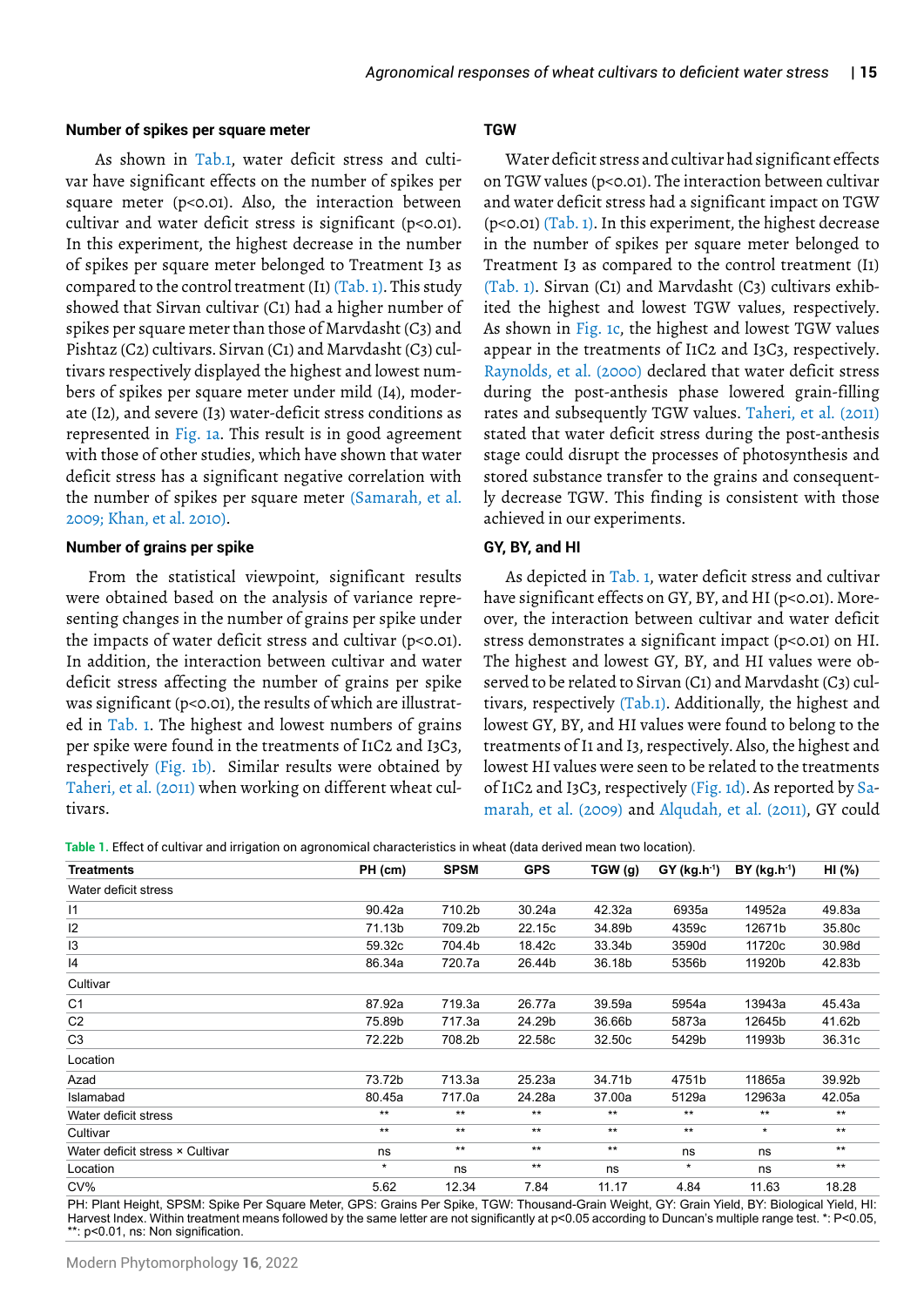be drastically alleviated by water-deficit stress during declined GY of wheat to be caused by water deficit stress at the post-anthesis phase. Similar results were obtained wheat GY as a result of no irrigation treatment after pollination. All these findings are congruent with those of the grain-filling period. Bahrani, et al. (2009) declared by Moussavi-Nik, et al. (2007), who discovered decreased our experiments. In this regard, Nouri-Ganbalani, et al. (2009) came to the same conclusions.

### **Agronomical traits**

The results of the analysis of variance revealed significant differences between the PHs and GYs, (p=0.05) of the different cultivars of the two studied regions, while highly significant differences (p=0.01) were evidenced 1). GYand HI were higher in all the experimental treatments dealt with in Islamabad Agricultural Research Center compared to the Agricultural Research Center of due to the higher distribution patterns of precipitation during the winter and spring in Islamabad region in contrast to the higher mean temperatures during March and April in the region of Islamic Azad University of Kermanshah in the year of the experiment. Moreover, the mean between their numbers of grains per spike and HIs (Tab. Islamic Azad University of Kermanshah (Tab. 1). This was

**Table 2.** Meteorological condition in 2016-2017.

| <b>Branch</b>       | <b>Agricultural Research Center of Islamabad</b> |                                                                     |                         |  |
|---------------------|--------------------------------------------------|---------------------------------------------------------------------|-------------------------|--|
| Air temperature °C  | <b>Precipitation mm</b>                          | Air temperature °C                                                  | <b>Precipitation mm</b> |  |
| <b>Monthly Mean</b> | <b>Monthly Mean</b>                              | <b>Monthly Mean</b>                                                 | <b>Monthly Mean</b>     |  |
| 18.7                | o                                                | 16.9                                                                |                         |  |
| 10.6                | 115.9                                            | 8.7                                                                 | 131                     |  |
| 3.1                 | 0.5                                              | 2.9                                                                 | 0.8                     |  |
| 4.4                 | 4.9                                              | 2.2                                                                 | 10.4                    |  |
| 3                   | 76.7                                             | 1.5                                                                 | 68.2                    |  |
| 4.4                 | 23.3                                             | 2.6                                                                 | 34.3                    |  |
| 11.8                | 24.4                                             | 13.3                                                                | 45.7                    |  |
| 18.4                | 15.6                                             | 17                                                                  | 17.9                    |  |
| 24.9                | 0                                                | 22.5                                                                | 0                       |  |
| 28.1                | 0                                                | 27.5                                                                | 0                       |  |
| 29.8                | 0                                                | 27.4                                                                | 0                       |  |
| 25.9                | 0                                                | 23.2                                                                | 0                       |  |
|                     |                                                  | Agricultural Research Center of Islamic Azad University, Kermanshah |                         |  |



 $\mathbf c$ 







**Figure 1.** Effect of cultivar and water deficit stress on a: Number of spike per square meter; b: Number of grain per spike; c: Thousand-grain weight; d: Harvest index.